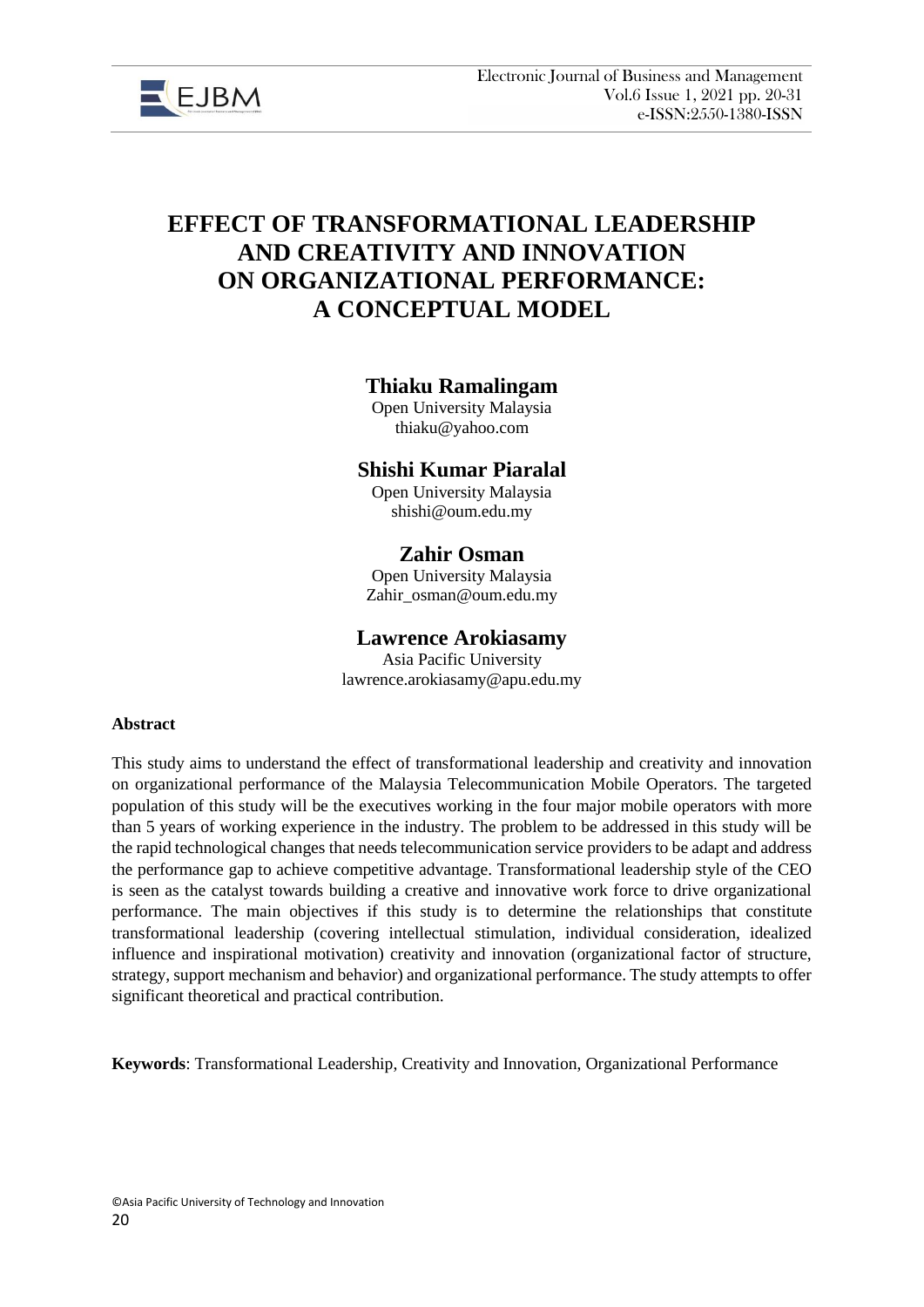#### **1.0 Introduction**

Transformational leadership (inspirational motivation, idealized influence, individual consideration and intellectual simulation) is defined as a style of leadership that emphasizes on collective interest between the employees of the organization working to achieve the same objective. It is in contrast with transactional leadership which focuses on individual interest and commitment towards the goal (Herrmann & Felfe, 2014; Boies, Fiset & Gill, 2015). According to Bass (1999), most organizations exhibits both transactional and transformational leadership to different degrees. However, this study will focus only on transformational leadership of the CEO who is has the biggest influence in the organization's way of working. Creativity and innovation in an organization will be dependent on transformational leadership style of management (Jung, 2001; Bass & Riggio, 2006; Szczepan ́ska-Woszczyna, K., 2015). Leaders, especially the CEO who understands how their leadership styles effect on the climate of innovation and work behaviour supportive of innovativeness will create the most opportunities for creativity and innovation in their organisations which, in turn will enhance the performance of the organisation. Furthermore, leadership is a process whereby leader variables affect distal outcomes such as creativity and innovation (Fischer, Dietz, & Antonakis, 2017).

Creativity and innovation (organizational factors such as support mechanism, structure, strategy and behaviour) has become an essential to any organizations that wish to sustain their competitive advantage in today's world that has higher growth of new knowledge, ideas and accelerated rate of globalization and research in the field has interesting findings (Anderson, Potocnik & Zhou, 2014). Creativity and innovation is often seen as a complex relationship and warrant for detailed analysis to prove its outcome (Mumford & McIntosh, 2017). Consequently, it raises the awareness to outline the determinants that supports or hinders an organizations' attempt to be creative and innovative which will then make it possible in developing appropriate organization model to achieve success depicted by the organization's vision and mission. On the other hand, the organization direction is dependent on the leadership style exerted by the CEO holding the top post and decision making authority.

Previous researches have revealed that creativity and innovation has a positive effect on organizational performance (Subramaniam, Othman & Sambasivan, 2010) while transformational leaders have been able to motivate and succcessfully lead their followers to levels of extraordinary performance (Md Yusof & Othman, 2016) in the organization. Organizational performance is often measured based on manager's perception and such approach is acceptable to determine the extent of creativity and innovation as well (Nazri, Omar & Omar, 2018; Vij & Bedi, 2016) and often regarded as the mirror reflects the organization's ability to compete (Tubigi & Al Shawi, 2015) with the right transformational leadership from the CEO.

Telecommunication industry is lived in a dynamic environment and often influenced by the events that happen around (Ben Zaied, Louati & AffesHabib, 2015). This study will examine the organizational performance outcome as influenced by the transformational leadership of the CEO and the extent of creativity and innovation to support it. The framework from study by Garcia-Morales, Jimenez-Barri-Onuevo, & Gutierrez-Gutierrez (2012) is adapted to answer the questions regarding the relationship between these variable and is useful to minimize the gaps in companies that hamper the extent of these determinants. By understanding the background of this research, it is summarized that the objective of this paper is to establish the understanding of relationship between transformational leadership (idealized influence, intellectual stimulation, individual consideration and inspirational motivation),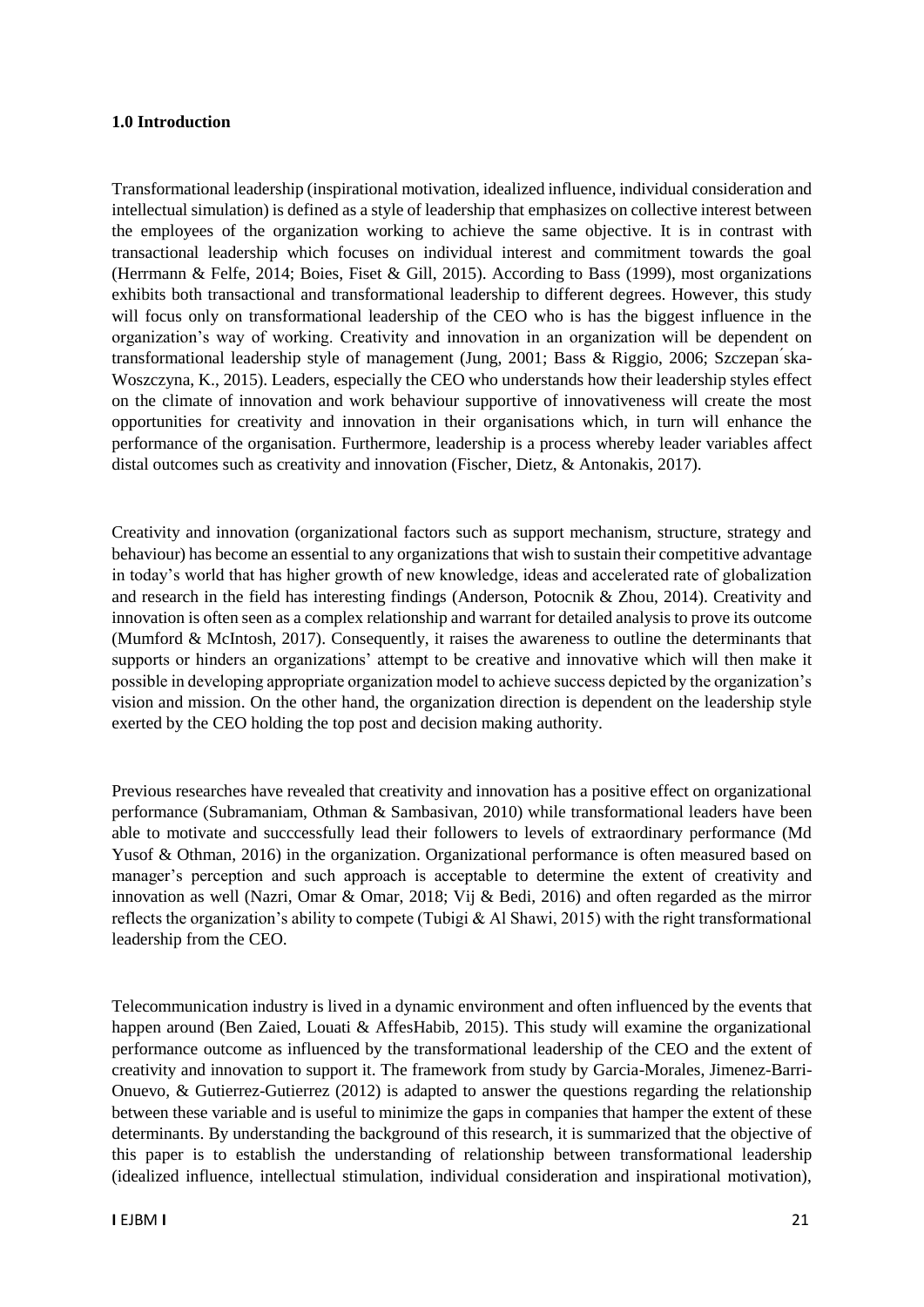creativity and innovation (organizational factor based on strategy structure, support mechanism and behaviour) and organizational performance. It will then be adapted to current mobile network operators in Malaysia constituting of both local and partial or fully foreign owned companies by having an empirical test on the conceptual model.

Additionally, it is noted that other related literatures lack studies which investigate the simultaneous effects of transformational leadership on organizational performance as mediated by creativity and innovation. The magnitude of the relationship is hugely variable and some studies are only experimental in nature (Boies et al., 2015) and lack of survey based field studies. The fast changing dynamics the telecommunication industry with technological revolutions require a transformational leader in the form of the CEO to drive creativity and innovation to continuously improve the organizational performance and driver towards competitive advantage. This is the gap that the following study intends to address.

### **2.0 Literature Review**

### 2.1 Malaysian Telecommunication Services

The telecommunication industry remained the largest industry today, considering its significant role in facilitating everyone's life (Hsu, 2017). This industry is continuously innovative in every aspect of how consumers can interact with each other. Mobile technology can be traced to its 0G history; in which it is the first mobile communication service right after the World War II. The evolution then happened with the advancement in 1G, 2G, 2.5G, 3G, and 4G. Telecommunication operators are forced to leave behind the old traditional business models and alter their strategies from voice-based subscription to innovative bundle plans that include internet data, voice, messages, etc. (Hajar, Ibrahim, harun & Al-Sharafi, 2020) with the emergence of 5G technology.

Malaysia has a competitive telecom sector that has thrived on the progressive opening up and reform of the local market. The changing commercial landscape has seen the significant restructuring of all the main players over time. Supported by the efforts of the government, there has been a general rationalisation of what was seen as an 'overcrowded' mobile operator market. During the first 10 years (from 1984 to 1995), the industry was monopolized by single mobile service organization; Celcom. Subsequently, through the government's liberalization policy, the industry was opened up to other players, resulting in seven telecommunications players. Four big names are traditionally associated with Malaysian telco companies; Digi, Maxis, Celcom and U Mobile. The big three incumbent major telecommunication market share holder have been dominating the industry since the privatisation by the government and are listed on Bursa Malaysia. Meanwhile, U Mobile being the smallest among the big four have been very aggressive to make a mark in the very competitive market with more innovative approach in its promotion, pricing and rapid network roll-out capitalizing in the emergence of LTE technology (Yapp, 2017).

Digital transformation intensifies the need for network enhancement, talent management for digital services towards meeting consumers' demand are among differentiating factors going forward. According to Tan Sri Dr.Halim Hafie (Chairman of MCMC), the industry change to support digital transformation in the telecommunication industry is essential to take Malaysia towards national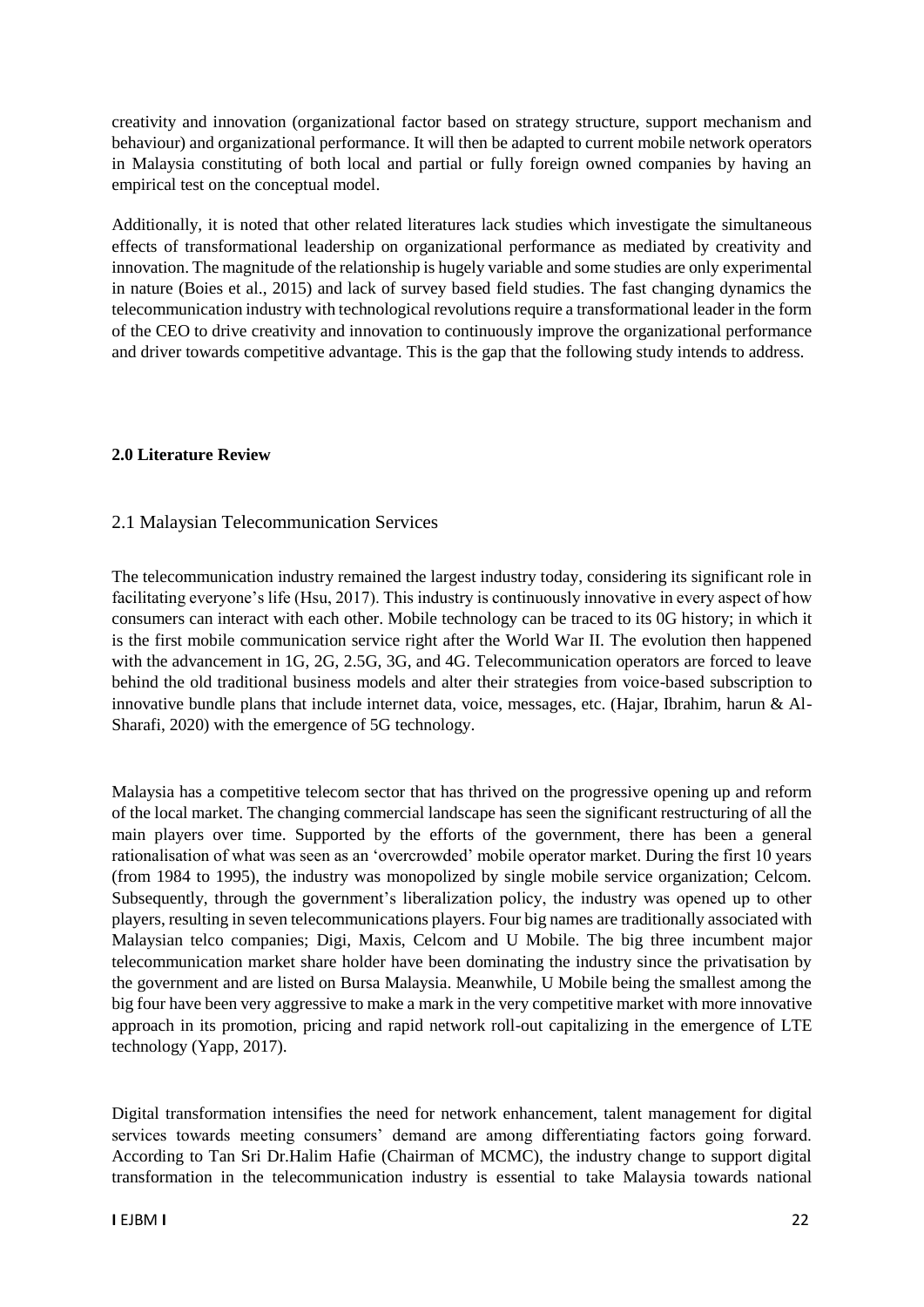competition and drive towards realizing the goal of National Transformation 2050 (MCMC, 2017). Digital transformation is poised to drive operational efficiency and increase customer engagement for enterprises from industry verticals. In an effort to generate new economic avenues and ensure sustainable digital economy, the Government continues to emphasise on quality connectivity and affordability of communication and multimedia services. In 2018, service providers are expected to continue to deploy resources for fibre infrastructure and offering higher speed connectivity.

In 2021, the Malaysian wireless telecommunication services market is forecasted to have reached a staggering value of \$5,207.5 million (Marketline, 2017). The existence of large players that dominate the market and benefit from economies of scale increases rivalry within the market. Competition in the Malaysian market is high as the market concentration around leading players is lower compared to other markets. Indeed, rivalry is induced by smaller but growing operators. The fact that many players in this concentrated market engage in competitive price setting also increases buyer power. Operating as an MVNO is one route to entering the market. The main substitutes for wireless telecommunications are fixed-line telephony, data communication and VoIP telephony.

In summary, telecommunication service providers are now strategically differentiating to focus on enhancing in various areas to increase organizational performance. Competitive advantage can be obtained by meeting customer demand for video content, shopping, banking transaction and other digital services with creative and innovative approach lead by transformational leadership.

# 2.2 Transformational Leadership

The transformational leadership style has received extensive popularity as compared with other styles of leadership among leadership researchers (Mittal & Dhar, 2015; Khalili, 2016). Despite the fact that there is a vast body of literature on transformational leadership, it has remained one of the most misunderstood element (Gandolfi & Stone, 2016). Transformational leadership has been defined in terms of idealised influence, inspirational motivation, intellectual stimulation and individual consideration (Vasilaki, Tarba, Ahammad & Glaister, 2016). Transformational leadership plays a critical role in causing changes necessary for effective management in an organisation (Buil, Martinez & Matute, 2018). As suggested by Kim (2014), "Transformational leaders have the ability to transform organizations through their vision for the future, and by clarifying their vision, they can empower the employees to take responsibility for achieving that vision."As depicted by Lu, Xie & Guo (2018), the current organizational and management research, one of the main mission is to delineate boundary conditions of a certain theory or studied phenomenon when describe transformational leadership. In this study, transformational leadership is looked as flexible trait based on recommendation by Lu et al., (2018) in identifying its effect on creativity and innovation and organizational performance.

# 2.3 Creativity and Innovation (Organizational Factor)

Creativity and innovation are nuanced concepts that each incorporate a number of distinct but closely related processes that result in distinct but often closely related outcomes (Anderson et al., 2014). Given the complex and dynamic nature of both creativity and innovation (Mumford & McIntosh, 2017), it is perhaps unsurprising that they have often proven difficult to define and measure (Batey, 2012). Creativity and innovation can take place in multiple aspects; it can be technical, organizational or even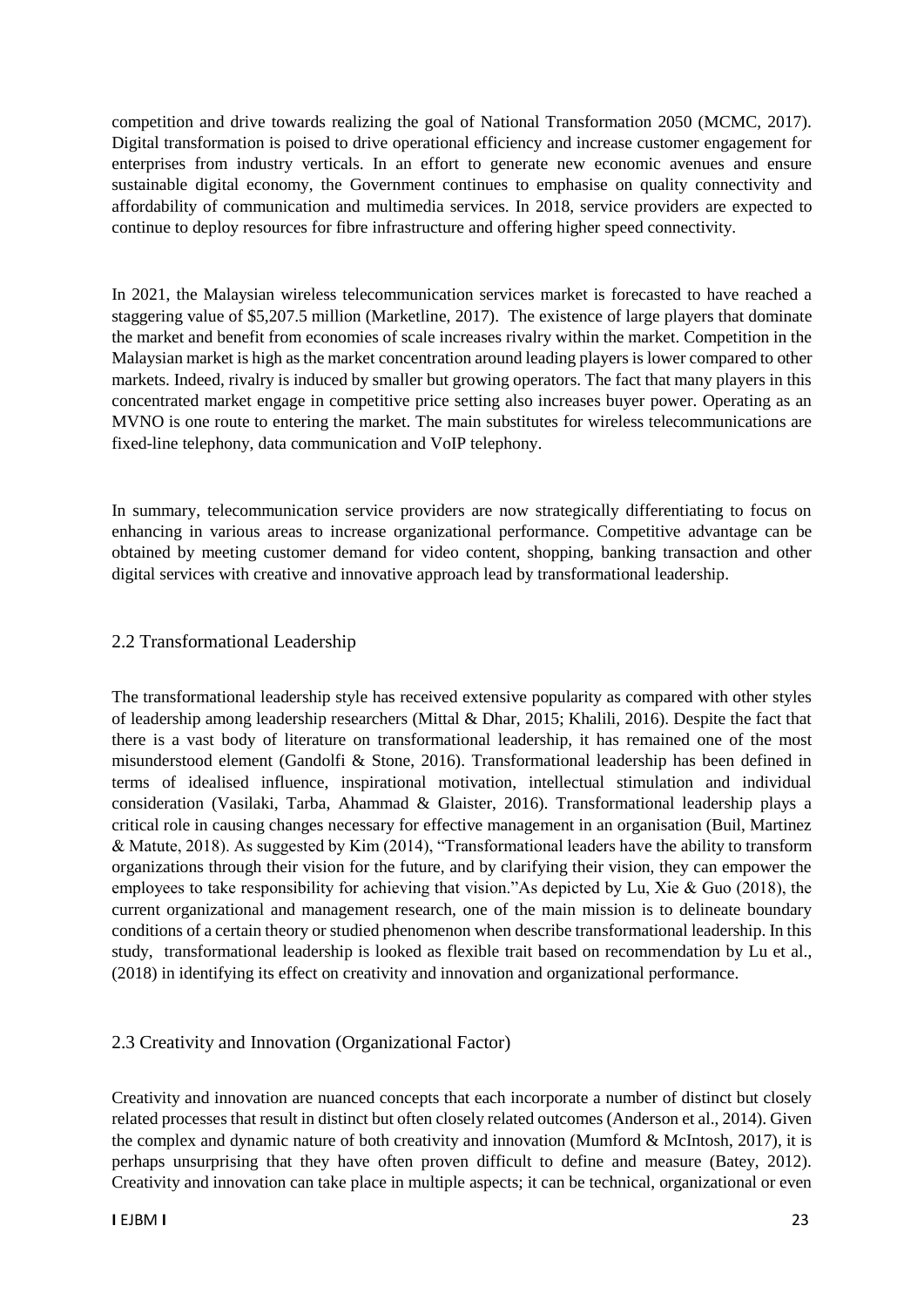social factors (Kanther, 1983). Due to the complexity of business environment, organizations realized that creativity and innovations is an intangible asset for organizational performance. (Abualloush, Bataineh, & Aladwan, 2017; Hussinki, Ritala, Vanhala, & Kianto, 2017). Thus, this study will consider creativity and innovation in the context of organizational factor by evaluating the determinants that promotes or hinders the notion of creativity and innovation.

## 2.4 Organizational Performance

Organizational Performance is a complex and multidimensional phenomenon in the business literature (Ebrahim, 2018). Traditionally, performance measurement of an organizational system is a complex interrelationship between six performance criteria's' mainly: effectiveness, efficiency, quality, productivity, innovation and profitability. However, most of these criteria's' tend to be multidimensional in nature and are context dependent. According to Antony & Bhattacharyya (2010), organizational performance needs to be measured along multiple levels: the organizational level, the key process level and the work unit level, requiring complementary dimensions. This paper however only uses the method of comparative and internally reflective performance measures and limiting to assess performance at organizational level to be consistent with similar approach to understand creativity and innovation based on organizational factor. For example, ''Compared with the industry average, our organization is more profitable'' and internally reflective performance measures, for example, ''We are more profitable than we were five years ago''. The measures were adapted from the study by Darroch (2005). These unit measurements capture both financial aspects (e.g. profitability) and non-financial aspects (e.g. market share and sales growth) of organizational performance.

## 2.5 Conceptual Model

Transformational leadership relates to different approaches to promote creativity (Gupta, Singh, Kumar & Bhattacharya, 2012). Additionally, transformational leaders can motivate workers to harness the creative environment and to stimulate employees to work innovatively (Khalili, 2016). Transformational leaders share knowledge, promote novel ideas & support employees to think out of the box (Jyoti & Dev, 2015; Prasad & Junni, 2016). Many empirical researches in the past has proved the positive relationship between transformational leadership and innovation (Uddin, Fan & Das, 2017).

Hence the following hypothesis is posited:

*H1*. There is a positive relationship between transformational leadership and creativity and innovation

A key factor in the success of organizational performance is the extent of their innovation capability which is defined by the cultural readiness and appreciation towards inducing creativity and innovation as organization factor (Hult, Hurley & Knight, 2004). Furthermore, companies need to adapt innovation in order to sustain and survive in a volatile environment (Johnson, Meyer, Berkowitz, Ethingon & Miller, 1997). Creativity and Innovativeness have been found to have a positive influence on business performance (Yamin, Mavondo, Gunasekaran & Sarros, 1997). Scholars argued that organizations must be creative and superior in their ideas to achieve the desired excellence to improve organizational performance (Obeidat, Tarhini, Masa'deh & Aqqad, 2017). On this basis, it is hypothesized that: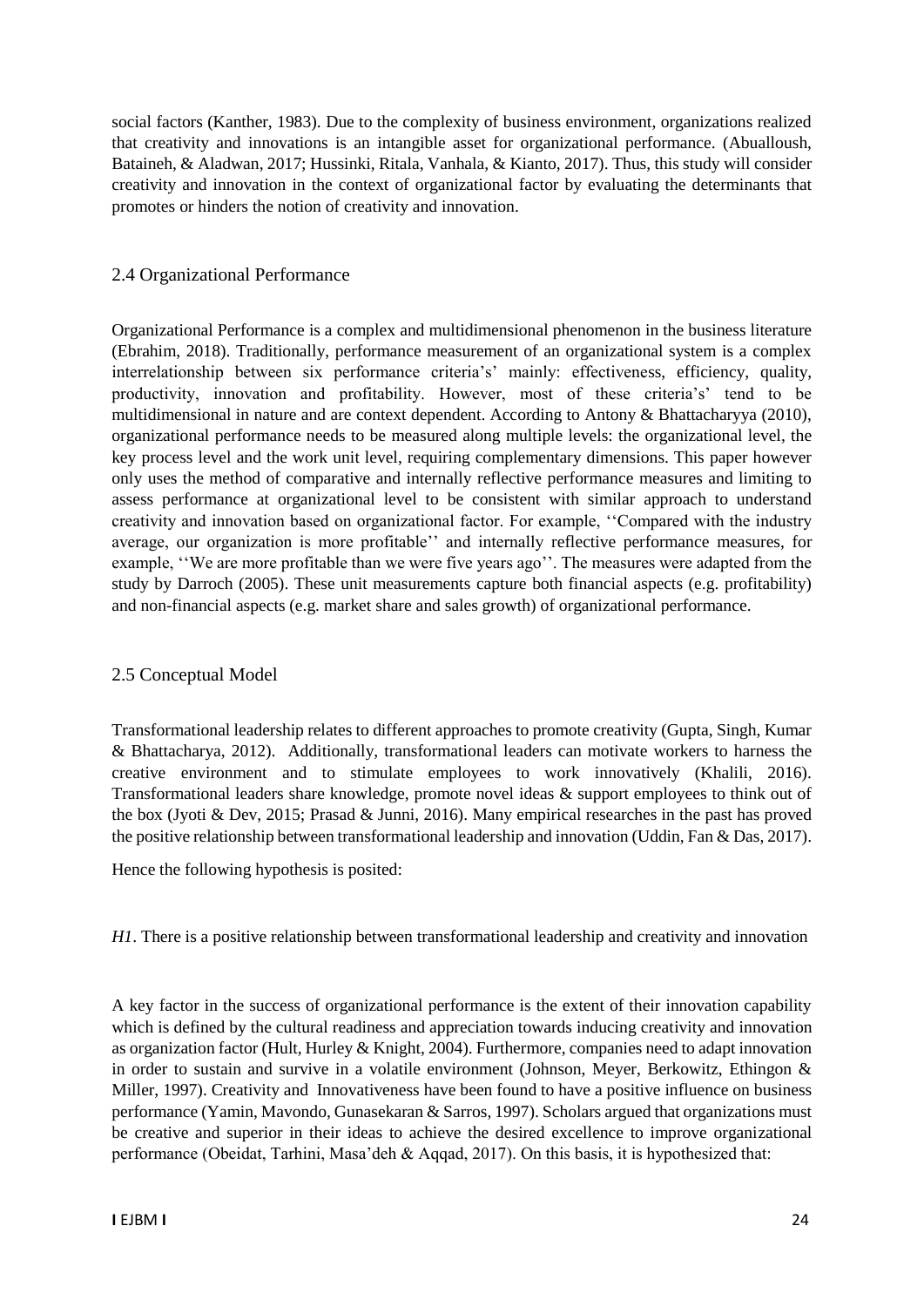*H2*: There is a positive relationship between creativity and innovation with organizational performance

Transformational leadership proved to be a catalyst towards increasing employee performance and commitment towards work (Masi and Cooke, 2000; Sparks and Schenk, 2001; Goodwin, Wotford & Whittington, 2001). This is transformed into a stimulus to increase organizational performance by having more motivated employees (Bono and Judge, 2003). Organizational performance is an element that collectively achieved through the achievement of each employee's performance (Yang & Hwang, 2014) with transformational leadership leading the change. Accordingly; consistent with the literature review, the follow hypothesis is constructed:

*H3*: There is a positive relationship between inspirational motivation and organizational performance

The relationship between organizational level variables and performance are mediated by innovation. Organization structure provided the internal configuration, including communication and resource flows that are crucial for innovation to occur (Russel, 1990). Organizational capabilities provide organizations with the inputs that it requires creating innovation that in turn can facilitate to provide organizations with superior performance (Eisenhardt & Martin, 2000). Gumusluoglu and Ilsev (2009) mentioned that the processes that mediate in the relationship between transformational leadership and organizational performance should be carefully examined given their importance in the globalised market. These arguments support the following hypothesis:

*H4*: The relationship between transformational leadership and organizational performance is mediated by creativity and innovation

Based on the theory of resources and prior discussion related to all the variables, the conceptual model is developed as follows:

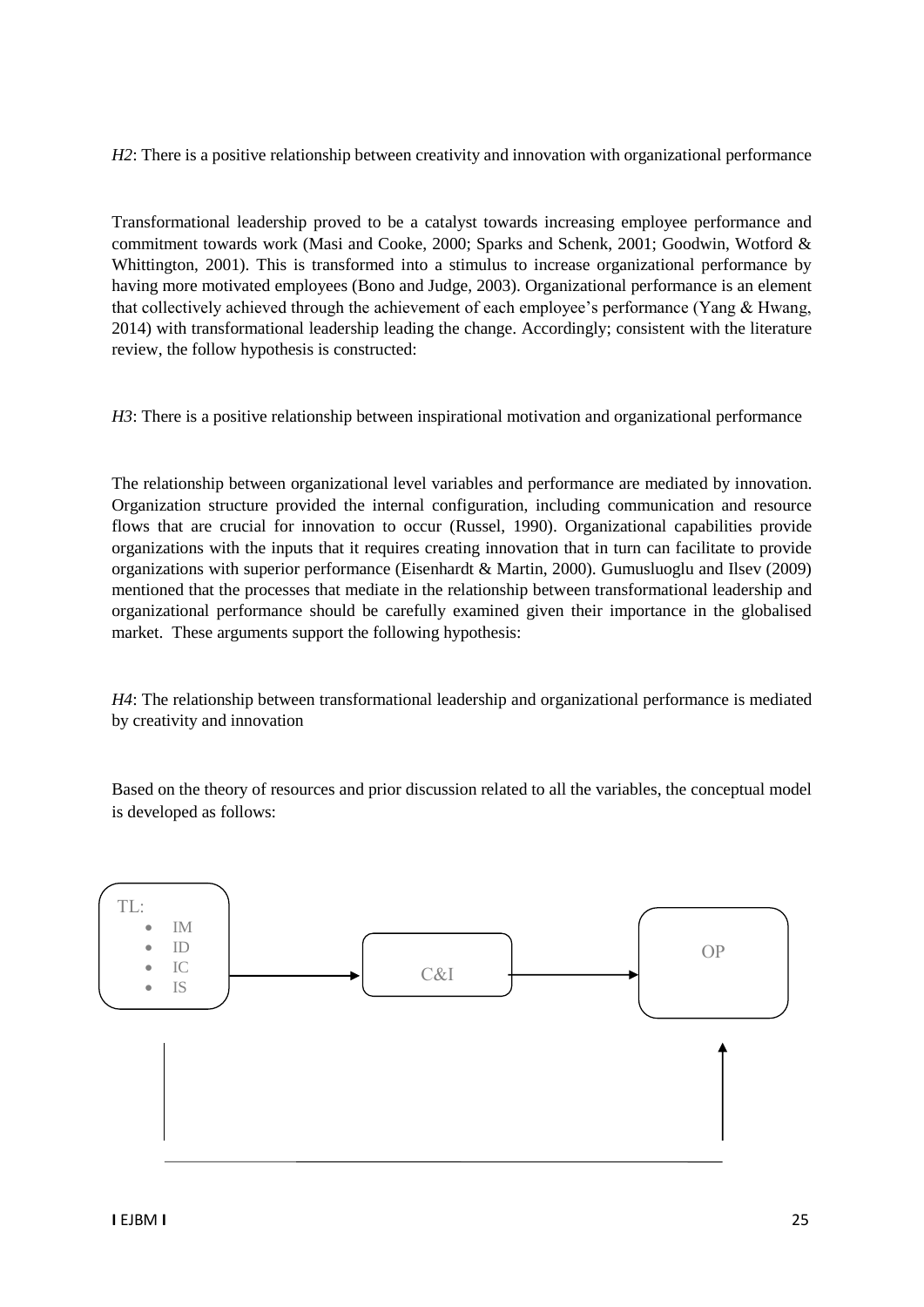#### **Notes:**

TL= transformational leadership (antecedent); IM=inspirational motivation; ID=idealized influence; IC=individual consideration; IS=intellectual stimulation

OP= Organizational Performance (outcome);

C&I= creativity and innovation (mediator)

Figure 2.7 Conceptual Model

The conceptual model in this research is to be adapted from the study of Garcia-Morales et al. (2012) which exhibited the relationship between transformational leadership and organization performance with creativity and innovation acting as the mediation variable between the antecedent and outcome in the study of Automotive industry in Spain. Additionally, the study by Martins & Terblanche (2003) was incorporated into the model to further breakdown the determinants behind creativity and innovation; while the empirical research by Jyoti and Dev (2015) supported the variables adapted under transformational leadership. Lastly, organization performance assessment is based on combination of research by Darroch (2005) and Pedro, Simosa & Daniel (2015).

#### **3.0 Conclusion**

This conceptual model will be tested empirically in the telecommunication industry and hopefully the finding will offer significant theoretical and practical contribution to the study of transformational leadership and innovation and its effect on organizational performance. Managerial implication of this model include the understanding of the impact of transformational leadership on the organization's creativity and innovative practices. The conceptual model can be also be used in future researches to test and explain the relationship. It can explore the relationship of the variables in other industries beyond telecommunication. In addition, academicians can use the additional latest knowledge in theory behind transformational leadership, creativity and innovation and organizational performance.

# **4.0 References**

- Abualloush, S., Bataineh, K., & Aladwan, A. (2017). Impact of information systems on innovation (product innovation, process innovation) – Field study on the housing bank in Jordon. International Journal of Business Administration, 8(1), 1-12.
- Anderson, N., Potočnik, K. & Zhou, J. (2014). Innovation and creativity in organizations: A state-of-the-science review and prospective commentary. Journal of Management. 40(5), 1297-1333.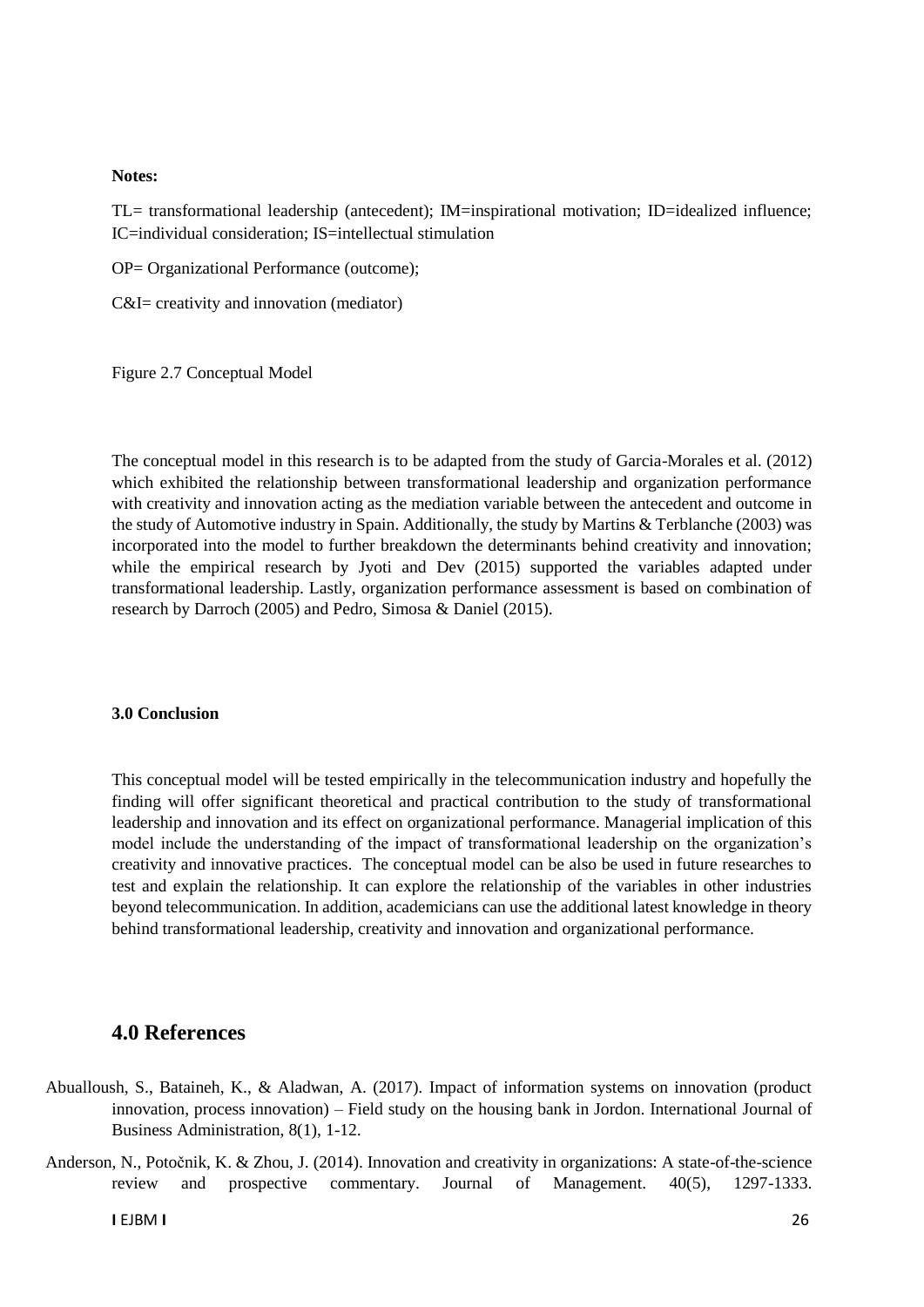doi:10.1177/0149206314527128

- Antony, J. P. & Bhattacharyya, S. (2010). Measuring organizational performance and organizational excellence of SMEs- a conceptial framework. [Measuring Business Excellence,](https://www.emerald.com/insight/publication/issn/1368-3047) Vol. 14 No. 2, pp. 3-11.
- Bass, BM. (1999). Two decades of research and development in transformational leadership. European Journal of Work and Organizational Psychology 1999;8(1):9-32.
- Bass, B.M. & Riggio, R.E. (2006). Transformational leadership (2nd ed.). Mahwah, NJ: Lawrence Erlbaum Associates
- Batey, M. (2012). The measurement of creativity: From definitional consensus to the introduction of a new heuristic framework. Creativity Research Journal, 24(1), 55-65. doi: 10.1080/10400419.2012.649181
- Ben Zaied R.M., Louati H. and AffesHabib, (2015), The Relationship Between Organizational Innovations, Internal Sources of Knowledge and Organizational Performance, International Journal of Managing Value and Supply Chains (IJMVSC), Vol. 6, No. 1, pp. 53-67.
- Boies, K., Fiset, J., & Gill, H. (2015). Communication and trust are key: Unlocking the relationship between leadership and team performance and creativity. The Leadership Quarterly, 26(6), 1080-1094. doi:10.1016/j.leaqua.2015.07.007
- Buil, I., Martinez, E. & Matute, J. (2018). Transformational leadership and employee performance: The role of identification, engagement and proactive personality. International Journal of Hospitality Management. Elsevier Ltd. https://doi.org/10.1016/j.ijhm.2018.06.014
- Darroch, J. (2005). Knowledge Management, Innovation and firm performance. Journal of knowledge management , 9 (3), 101-115.
- Ebrahim, H. A. K. (2018)," Impact of Leadership Styles on Organizational Performance", Journal of Human Resources Management Research, Vol. 2018 (2018), Article ID 687849, FIDOI: 10.5171/2018.687849
- Eisenhardt, K. M., & Martin, J. A. (2000). Dynamic Capabilities: What are They? Strategic Management Journal , 21, 1105-1121
- Fischer, T., Dietz, J., & Antonakis, J. (2017). Leadership process models: A review and synthesis. Journal of Management, 43(6), 1726-1753. doi:10.1177/0149206316682830
- Gandolfi, F. & Stone, S. (2016). "Clarifying leadership: high-impact leaders in a time of leadership crisis," Review of International Comparative  $\frac{17}{25}$ Management, 17 (3), pp. 212 – 224.
- Garcia-Morales, V. J., Jimenez-Barrionuevo, M. M., & Gutierrez-Gutierrez, L. (2012). Transformational leadership influence on organizational performance through organizational learning and innovation. Journal of Business Research, 65, 1040–105
- Goodwin, V.L., Wofford, J.C. and Whittington, J.L. (2001), "A theoretical and empirical extension to the transformational leadership construct", Journal of Organizational Behaviour, Vol. 22 No. 7, pp. 759- 774.
- Gumusluoglu, L. & Ilsev, A. (2009). Transformational leadership and organizational innovation: The roles of internal and external support for innovation. Journal of Product Innovation Management, pp. 264–274.
- Gupta, V., Singh, S., Kumar, S., & Bhattacharya, A. (2012). Linking leadership to employee creativity: A study of Indian R&D laboratories. Indian Journal of Industrial Relations, 48(1), 120e136.
- Hajar, M., Ibrahim, D., Darun, M., & Al-Sharafi, M. (2020). Value innovation activities in the wireless telecommunications service sector: A case study of the Malaysian market. Journal of Global Business Insights, 5(1), 57-72.<https://www.doi.org/10.5038/2640-6489.5.1.1125>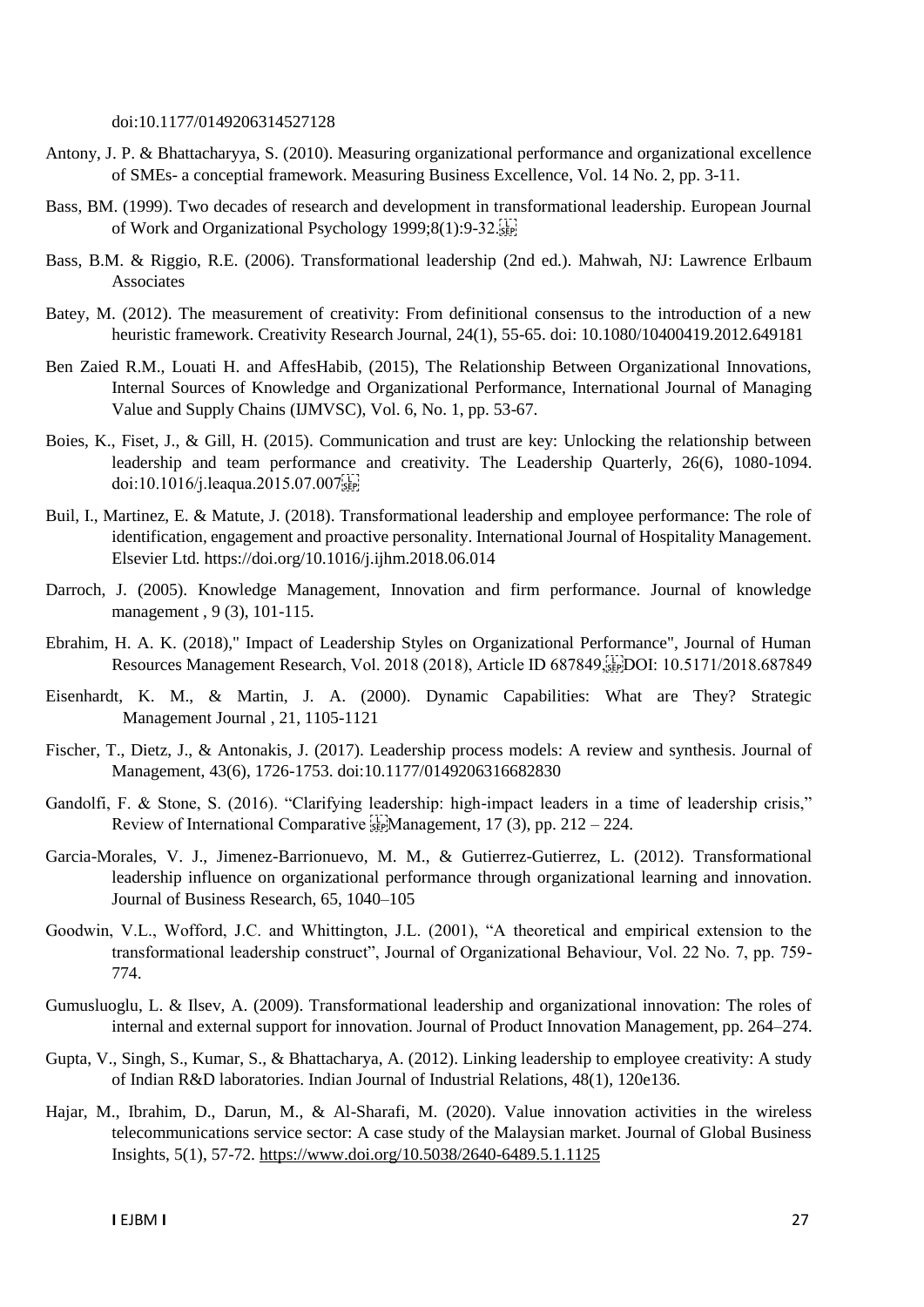- Herrmann, D., & Felfe, J. (2014). Effects of leadership style, creativity technique and personal initiative on employee creativity. British Journal of Management, 25(2), 209-227. doi:10.1111/j.1467- 8551.2012.00849.x
- Hsu, L. C. (2017). Investigating community members' purchase intention on Facebook fan page: From a dualistic perspective of trust relationships. Industrial Management and Data Systems, 117(5), 766–800. <https://doi.org/10.1108/IMDS-05-2016-0180>
- Hult, G. M., Hurley, R. F., & Knight, G. A. (2004). Innovativeness: its antecedents and impact on business performance. Industrial Marketing Management , 33 (5), 429-38.
- Hussinki, H., Ritala, P., Vanhala, M., & Kianto, A. (2017). Intellectual capital, knowledge management practices and firm performance. Journal of Intellectual Capital, 18(4), 904-922. https://doi.org/10.1108/JIC-11- 2016- 0116
- Johnson, J. D., Meyer, M. E., Berkowitz, J. M., Ethingon, C. T., & Miller, V. D. (1997). Testing two contrasting structural models of innovativeness in a contractual network. Human Communication Research , 24 (2), 320-48.
- Jung, D.I. (2001). Transformational and transactional leadership and their effects of creativity in groups. Creativity Research Journal, Vol. 13, pp. 185–197.
- Jyoti, J. & Dev, M. (2015). "The impact of transformational leadership on employee creativity: the role of learning orientation", Journal of Asia Business Studies, Vol. 9 Iss 1 pp. 78 - 98
- Khalili, A. (2016). Linking transformational leadership, creativity, innovation, and innovation-supportive climate. Management Decision, 54(9), 2277e2293.
- Kanther, R. M. (1983). The Change Masters: Innovations for Productivity in the American Corporation. New York: Simon & Schuster.
- Kim, H., 2014. Transformational leadership, organizational clan culture, organizational affective commitment, and organizational citizenship behavior: a case of South Korea's public sector. Public Organ. Rev. 14 (3), 397–417.
- Lu, X., Xie, B., Guo, Y., 2018. the trickle-down of work engagement from leader to fol- lower: the roles of optimism and self-efficacy. J. Bus. Res. 84, 186–195.
- Malaysian Communication and Multimedia Commission (2017). Network Performance Report 2017. Retrieved: January 16, 2021 from [www.mcmc.gov.my](http://www.mcmc.gov.my/)
- Marketline (2017). Marketline industry profile. Wireless telecommunication services in Malaysia. Retrieved: January 18, 2020 from [https://store.marketline.com/report/ohme8146--wireless-telecommunication](https://store.marketline.com/report/ohme8146--wireless-telecommunication-services-in-malaysia/)[services-in-malaysia/](https://store.marketline.com/report/ohme8146--wireless-telecommunication-services-in-malaysia/)
- Martins, E. C., & Tercblanche, F. (2003). Building organisational culture that stimulates creativity and innovation. 6(1).
- Masi, R.J. and Cooke, R.A. (2000). Effects of transformational leadership on subordinate motivation, empowering norms, and organizational productivity, International Journal of Organizational Analysis, Vol. 8 No. 1, pp. 16-47.
- Md Yusof, S. and Othman, R. (2016), "Leadership for creativity and innovation: is Japan unique?", Journal of Advanced Management Science, Vol. 4 No. 2, pp. 176-80.
- Mittal, S., & Dhar.R.L. (2015). Transformational leadership and employee creativity. Management Decision, 53(5),  $894 - 910$ . SEP
- Mumford, M. D., & McIntosh, T. (2017). Creative thinking processes: The past and the future. The Journal of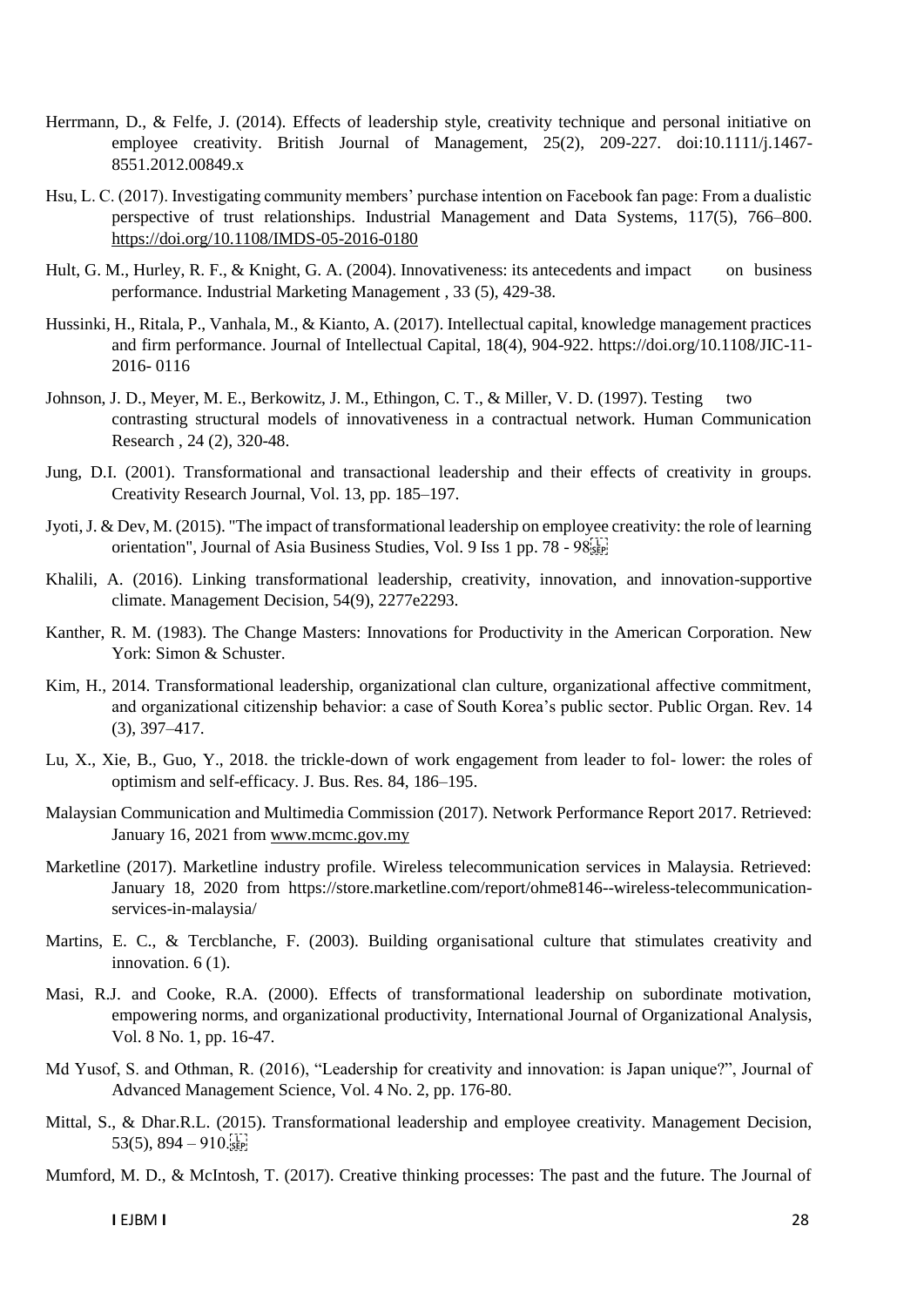Creative Behavior, 51(4), 317-322. doi: 10.1002/jocb.197

- Nazri, M. A., Omar, N. A., & Hashim, A. J. M. (2018). Corporate social responsibility and market orientation: An integrated approach towards organizational performance. Jurnal Pengurusan (UKM Journal of Management), 52(2018), 121- 132. Retrieved from http://103.219.237.47/pengurusan/article/download/19385/858
- Obeidat, B., Tarhini, A., Masa'deh, R., & Aqqad, N. (2017). The impact of intellectual capital on innovation via the mediating role of knowledge management: A structural equation modelling approach. International Jour- nal of Knowledge Management Studies, 8(3-4), 273-298. https://doi.org/10.1504/IJKMS.2017.087071
- Pedro, S.A., Simona, P. & Daniel, P.M. (2015). E-Business, organizational innovation and firm performance in manufacturing SMEs: An empirical study in Spain, 22 (6), 885-904.
- Prasad, B., & Junni, P. (2016). CEO transformational and transactional leadership and organizational innovation. Management Decision, 54(7), 1542e1568.
- Russel, R. (1990). Innovation in Organizations: Toward an Integrated Model. 12 (2).
- Sparks, J.R. and Schenk, J.A. (2001), "Explaining the effects of transformational leadership: an investigation of the effects of higher-orders motives in multilevel marketing organizations", Journal of Organizational Behaviour, Vol. 22 No. 8, pp. 849-869.
- Subramaniam, A., Othman, R. and Sambasivan, M., 2010. Implicit leadership theory among Malaysian managers. Impact of the leadership expectation gap on leader–member exchange quality. Leadership and organisation development journal, 31, 351–371
- Szczepan ska-Woszczyna, K. Leadership and organizational culture as the normative influence of top  $\sum_{s \in \mathcal{S}}$ management on employee's behavior in the innovation process. Procedia Econ. Financ. 2015, 34,  $396-402.$
- Uddin, M. A., Fan, L., & Das, A. K. (2017). A study of the impact of transformational leadership, organizational learning, and knowledge management on organiza- tional innovation. Management Dynamics, 16(2), 42e54.
- Vasilaki, A., Tarba, S., Ahammad, M. F., & Glaister, A. J. (2016). The moderating role of transformational leadership on HR practices in M&A integration. The International Journal of Human Resource Management, 27(20), 2488-2504. EP!
- Yamin, S., Mavondo, F., Gunasekaran, A., & Sarros, J. (1997). A study of competitive strategy, organizational innovation and organization performance amoing Australian manufacturing companies. International Journal of Production Economics , 52 (1), 161-72.
- Yang, C.-L. and Hwang, M. (2014), "Personality traits and simultaneous reciprocal influences between job performance and job satisfaction", Chinese Management Studies, Vol. 8 No. 1, pp. 6-26.
- Yapp, E. (2017). Telco deep dive 2017. Digitalnews Asia. Retrieved: January 31, 2019 from [https://www.digitalnewsasia.com/mobility/telco-deep-dive-2017-malaysian-spectrum-refarming](https://www.digitalnewsasia.com/mobility/telco-deep-dive-2017-malaysian-spectrum-refarming-where-are-we-after-year?page=1,1)[where-are-we-after-year?page=1,1](https://www.digitalnewsasia.com/mobility/telco-deep-dive-2017-malaysian-spectrum-refarming-where-are-we-after-year?page=1,1)